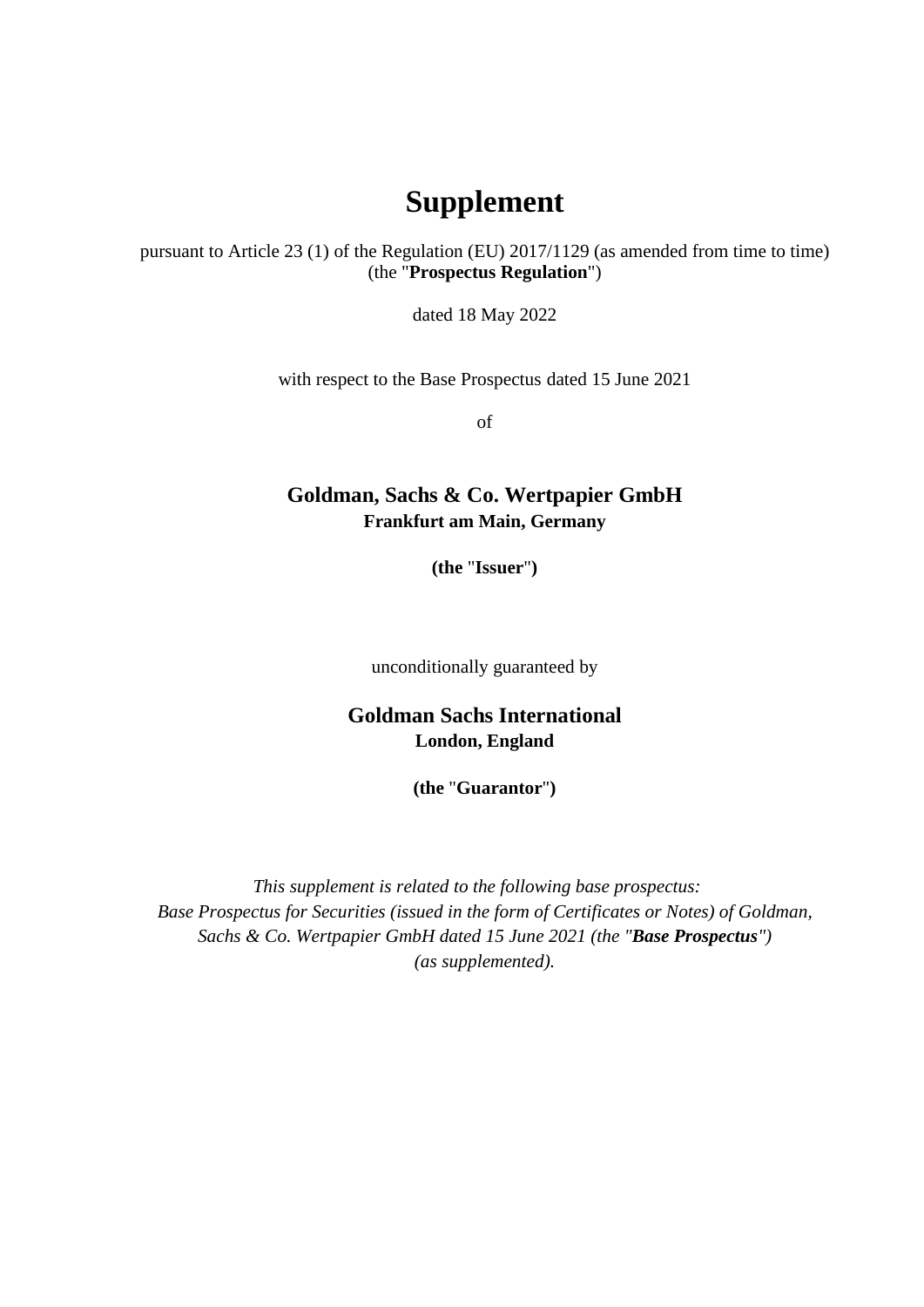The significant new factor resulting in this supplement (the "**Supplement**") to the Base Prospectus is the publication of the Unaudited Quarterly Financial Information of Goldman Sachs International for the first fiscal quarter ended 31 March 2022 (the "**GSI First Quarter Financial Information 2022**") on 9 May 2022.

Due to this Supplement the information contained in the Base Prospectus (in the form as lastly supplemented) shall be supplemented as follows:

*1. In the Base Prospectus the information in section "VIII. Important information about the Guarantor" on page 403 shall be replaced as follows:* 

"With respect to the required information about Goldman Sachs International as Guarantor of the Securities, reference is made pursuant to Article°19 paragraph 1 of the Prospectus Regulation to the Registration Document of Goldman Sachs International dated 10 June 2021 (the "**GSI Registration Document**") which has been approved by BaFin, the third supplement dated 5 April 2022 to the GSI Registration Document (the "**Third Supplement to the GSI Registration Document**"), the fourth supplement dated 11 May 2022 to the GSI Registration Document (the "**Fourth Supplement to the GSI Registration Document**") as well as the audited annual report of GSI for the financial year ended 31 November 2020 (the "**GSI Annual Report 2020**"), the audited annual report of GSI for the financial year ended 31 December 2021 (the "**GSI Annual Report 2021**") and the unaudited quarterly financial information of Goldman Sachs International for the first fiscal quarter ended 31 March 2022 (the "**GSI First Quarter Financial Information 2022**") (detailed information regarding the pages in the GSI Registration Document, the Third Supplement to the GSI Registration Document, the Fourth Supplement to the GSI Registration Document, the GSI Annual Report 2021, the GSI Annual Report 2020 and the GSI First Quarter Financial Information 2022 to which reference is made with respect to the required information about the Guarantor, can be found in section "XII. General Information" under "6. Information incorporated by reference")."

|                                                  | <b>Fourth Supplement to the GSI Registration Document</b>                          |               |                                   |
|--------------------------------------------------|------------------------------------------------------------------------------------|---------------|-----------------------------------|
|                                                  | Information contained in the Fourth Supplement<br>to the GSI Registration Document |               |                                   |
| C. Goldman Sachs International                   |                                                                                    |               | VIII. Important information about |
| V.                                               | Trend information                                                                  | page 2        | the Guarantor $/403$              |
| VII.1.                                           | Unaudited Interim Financial Information for                                        | page 2        |                                   |
|                                                  | the Period Ended 31 March 2022                                                     |               |                                   |
| VII.3.                                           | Auditing of historical financial information                                       | page 2        |                                   |
| VII.4.                                           | Legal and arbitration proceedings                                                  | pages 2-3     |                                   |
| VII.5.                                           | Significant change in GSI's financial position                                     | page 3        |                                   |
| IX.                                              | Documents available                                                                | page 3        |                                   |
|                                                  | <b>GSI First Quarter Financial Information 2022</b>                                |               |                                   |
| Introduction                                     |                                                                                    | page 2        | VIII. Important information about |
| <b>Results of Operations</b>                     |                                                                                    | pages $2 - 4$ | the Guarantor $/403$              |
| <b>Regulatory Matters and Other Developments</b> |                                                                                    | page 4        |                                   |
|                                                  |                                                                                    |               |                                   |

*2. In the Base Prospectus in subsection "6. Information incorporated by reference" of section "XII. General Information" on pages 446 et seqq. the following rows shall be added at the end of the table:* 

"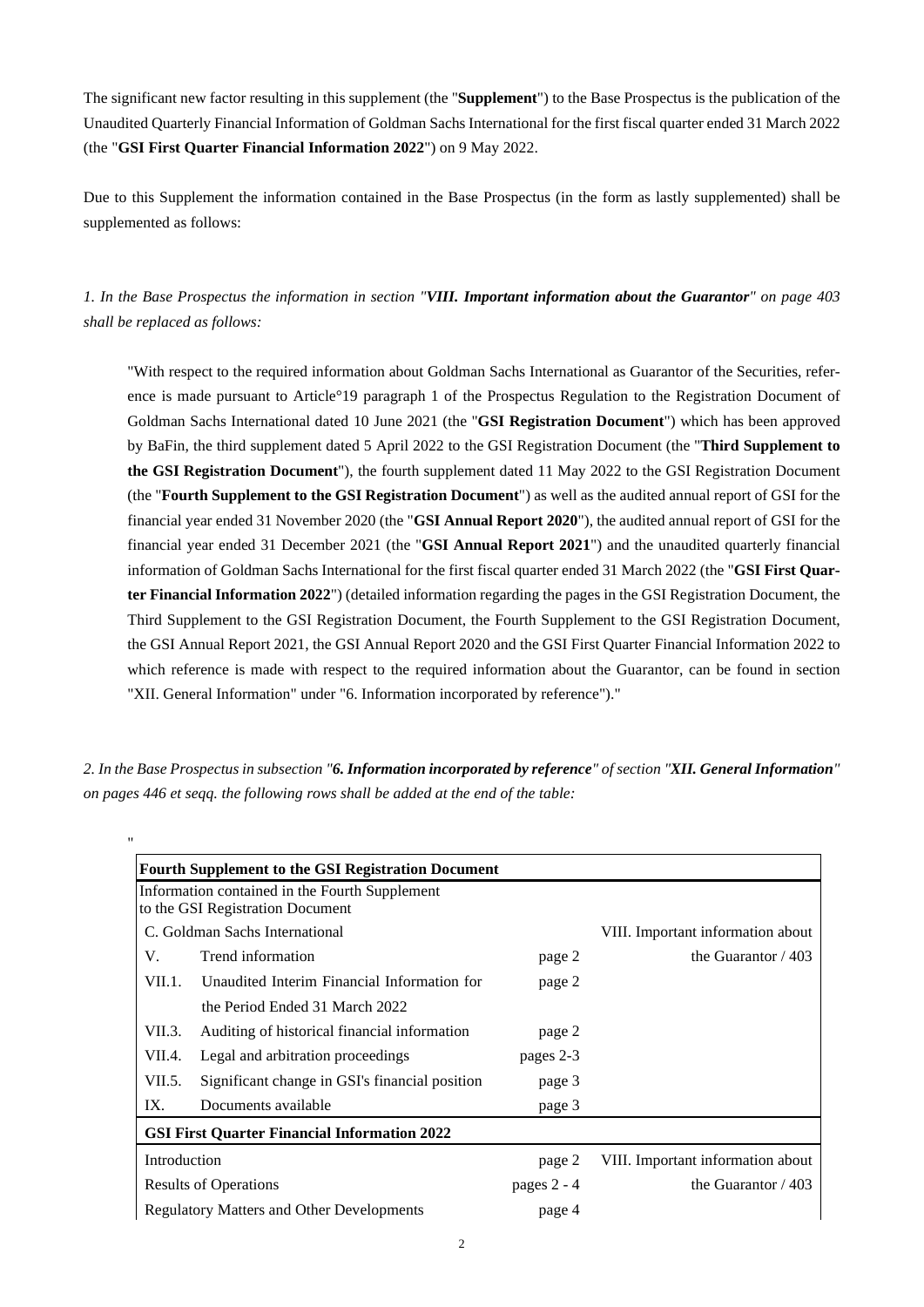| Income Statement                         | page 5       |  |
|------------------------------------------|--------------|--|
| <b>Statement of Comprehensive Income</b> | page 5       |  |
| <b>Balance Sheet</b>                     | page 6       |  |
| <b>Supplementary Notes</b>               | pages 7 - 12 |  |

 $\bar{\theta}$ 

"

*3. In the Base Prospectus in subsection "6. Information incorporated by reference" of section "XII. General Information" on page 450 the following rows shall be added at the end of the table:* 

"

| Fourth Supplement to the GSI Regis-<br><b>tration Document</b> | https://www.gs.de/en/services/documents/registration                                                                                       |
|----------------------------------------------------------------|--------------------------------------------------------------------------------------------------------------------------------------------|
| GSI First Quarter Financial Infor-<br>mation 2022              | https://www.goldmansachs.com/investor-relations/finan-<br>cials/subsidiary-financial-info/gsi/2022/03-31-22-financial-in-<br>formation.pdf |